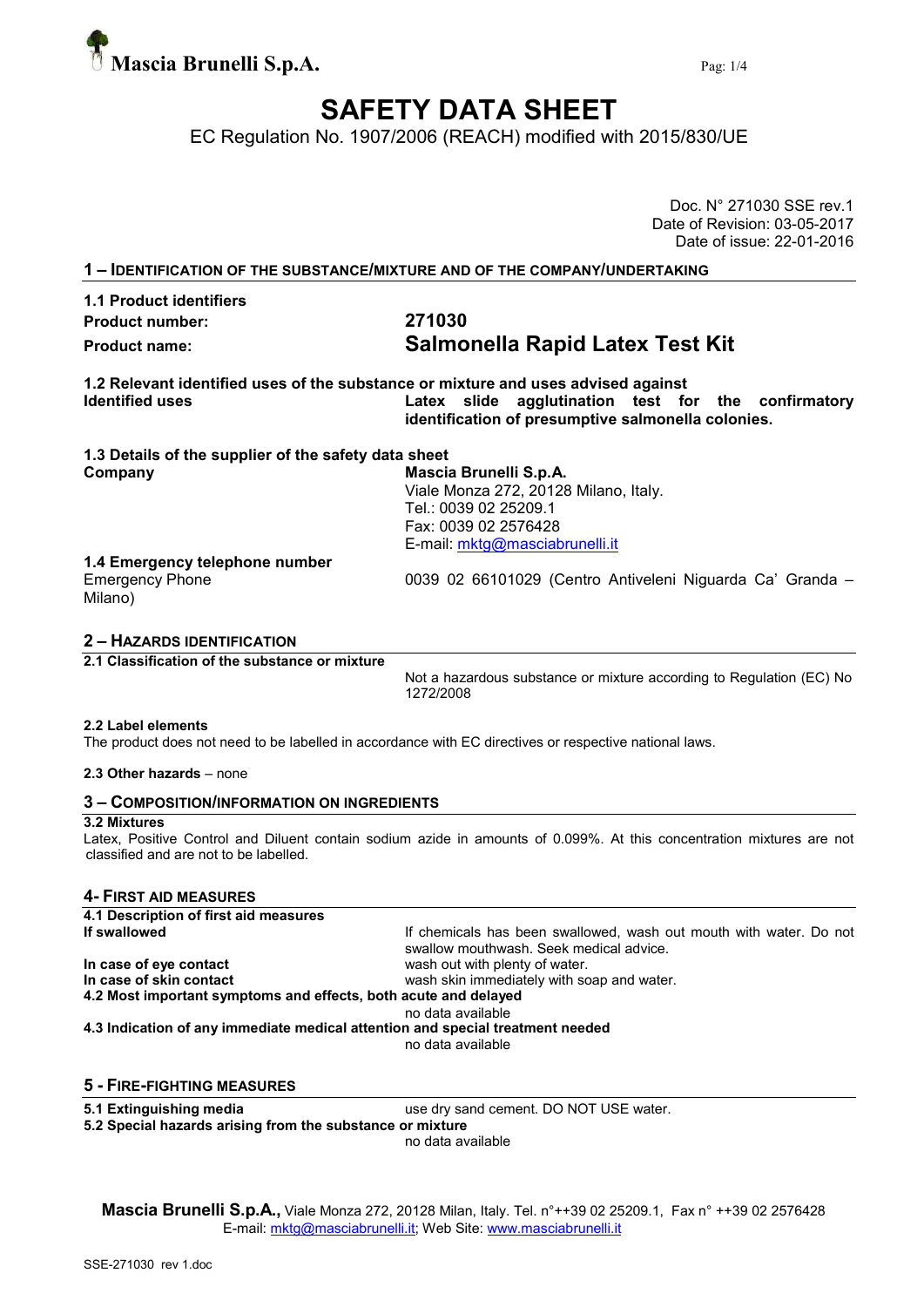

| 5.3 Advice for firefighters |  |
|-----------------------------|--|
|-----------------------------|--|

This material will not significantly contribute to the intensity of a fire. Use extinguishing material suitable to the surrounding fire. Utilize proper personal protective equipment when responding to any fire. Incipient fire responders should wear eye protection. Structural firefighters must wear Self-Contained Breathing Apparatus and full protective equipment. Move containers from fire area if it can be done without risk to personnel.

| <b>6- ACCIDENTAL RELEASE MEASURES</b>                                   |                                                                            |
|-------------------------------------------------------------------------|----------------------------------------------------------------------------|
| 6.1 Personal precautions, protective equipment and emergency procedures |                                                                            |
|                                                                         | Use personal protective equipment, lab coat and gloves                     |
| <b>6.2 Environmental precautions</b>                                    | Given the way dispensation there is no possibility of accidental spillage  |
|                                                                         | in sufficient quantity to be dangerous. In any case avoid release to the   |
|                                                                         | environment.                                                               |
| 6.3 Methods and material for containment and cleaning up                |                                                                            |
|                                                                         | Absorb with dry earth, sand or other non combustible material. Properly    |
|                                                                         | disinfect any spills. Test specimens require decontamination with beach    |
|                                                                         | solution or appropriate germicide prior to pick up.                        |
| 6.4 Reference to other sections                                         | For disposal see section 13.                                               |
|                                                                         |                                                                            |
| 7 - HANDLING AND STORAGE                                                |                                                                            |
| 7.1 Precautions for safe handling                                       | For in vitro diagnostic use. Read the instructions for Use. Always follow  |
|                                                                         | Good Laboratory Practice when using this product. Avoid contact with       |
|                                                                         | eyes, skin and clothing.                                                   |
| 7.2 Conditions for safe storage, including any incompatibilities        |                                                                            |
|                                                                         | Store at 2°C / 8°C. Keep all containers tightly closed until ready to use. |
|                                                                         | Under these conditions reagents will retain the activity until the expiry  |
|                                                                         | date shown on the label on outer carton.                                   |
| 7.3 Specific end use(s)                                                 | Apart from the uses mentioned in section 1.2 no other specific uses are    |
|                                                                         | stipulated                                                                 |
| 8- EXPOSURE CONTROLS - PERSONAL PROTECTION                              |                                                                            |
| 8.1 Control parameters                                                  | Any specific protection and prevention measures should not be taken        |
|                                                                         | during use of the product.                                                 |
| <b>Components with workplace control parameters</b>                     |                                                                            |
|                                                                         | No information available                                                   |
| 8.2 Exposure controls                                                   |                                                                            |
| Personal protective equipment                                           |                                                                            |
| <b>Eye/face protection</b>                                              | Use safety glasses.                                                        |
| <b>Skin protection</b>                                                  | Handle with gloves. Use with a lab coat.                                   |
| <b>Body Protection</b>                                                  | The type of protective equipment must be selected according to the         |
|                                                                         | concentration and amount of the dangerous substance at the specific        |
|                                                                         | workplace.                                                                 |
| <b>Respiratory protection</b>                                           | Respiratory protection is not required.                                    |
|                                                                         |                                                                            |

## 9 – PHYSICAL AND CHEMICAL PROPERTIES

| 9.1 Information on basic physical and chemical properties |                     |                               |                |
|-----------------------------------------------------------|---------------------|-------------------------------|----------------|
|                                                           | Latex               | Positive Control              | <b>Diluent</b> |
| a) Appearance Form:                                       | Milky white agueous | Clear/off white<br>suspension | Clear solution |
| b) Odour                                                  | no data available   |                               |                |
| c) Odour Threshold                                        | no data available   |                               |                |
| d) pH                                                     | no data available   |                               |                |
| e) Melting point/freezing point                           | no data available   |                               |                |
| f) Initial boiling point and boiling range                | no data available   |                               |                |
| q) Flash point                                            | no data available   |                               |                |
| h) Evaporation rate                                       | no data available   |                               |                |
| i) Vapour pressure                                        | no data available   |                               |                |
| i) Vapour density                                         | no data available   |                               |                |
| k) Relative density                                       | no data available   |                               |                |
| I) Water solubility                                       | no data available   |                               |                |
| m) Viscosity                                              | no data available   |                               |                |
| n) Explosive properties                                   | no data available   |                               |                |

Mascia Brunelli S.p.A., Viale Monza 272, 20128 Milan, Italy. Tel. n°++39 02 25209.1, Fax n° ++39 02 2576428 E-mail: mktg@masciabrunelli.it; Web Site: www.masciabrunelli.it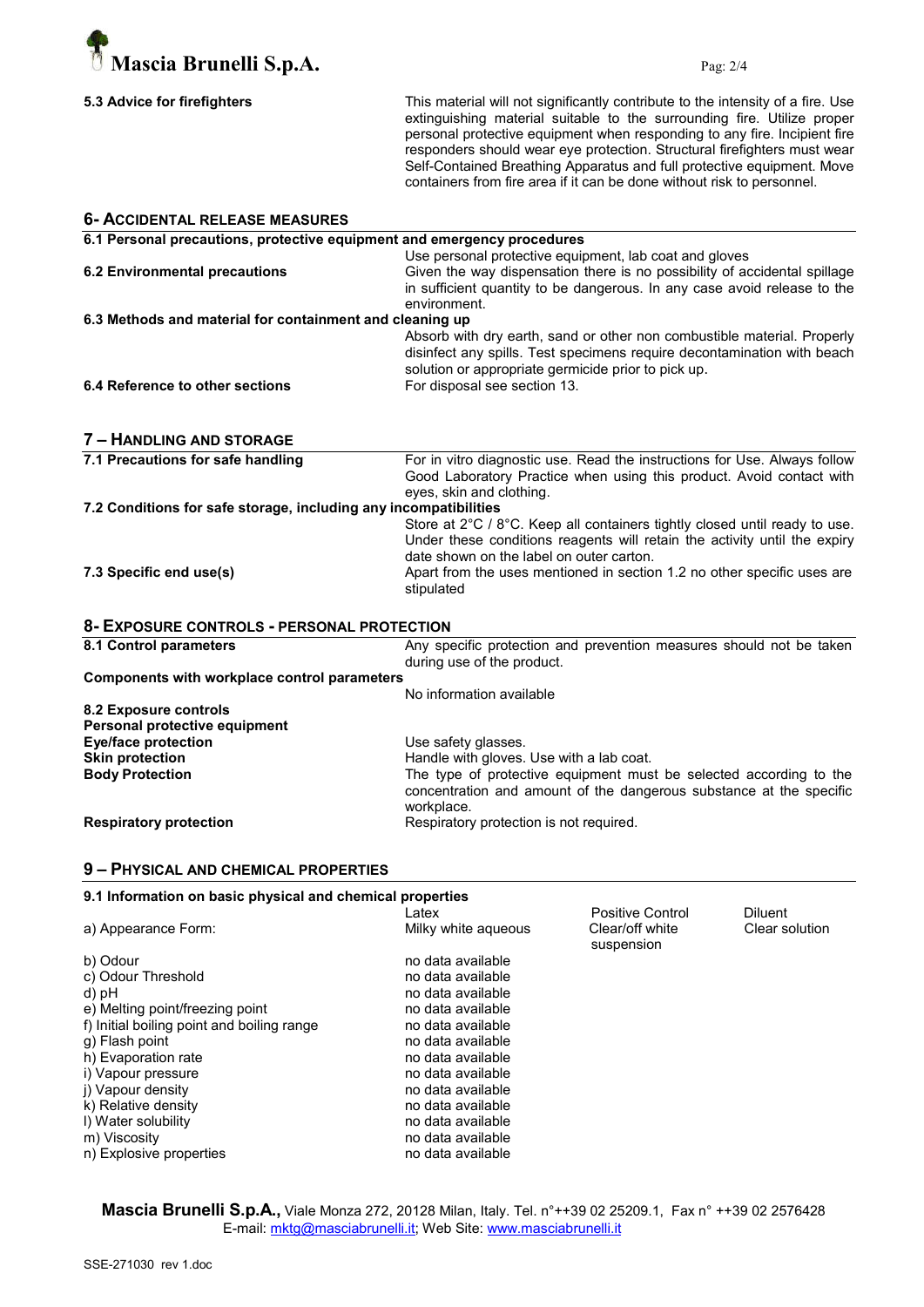

| o) Oxidizing properties                                    | no data available                                                                                           |
|------------------------------------------------------------|-------------------------------------------------------------------------------------------------------------|
| 9.2 Other safety information                               | no data available                                                                                           |
| <b>10 - STABILITY AND REACTIVITY</b>                       |                                                                                                             |
| 10.1 Reactivity                                            | No known hazardous reactivity                                                                               |
| 10.2 Chemical stability                                    | Stable under recommended storage conditions.                                                                |
|                                                            |                                                                                                             |
| 10.3 Possibility of hazardous reactions                    | no data available                                                                                           |
| 10.4 Conditions to avoid                                   | avoid contact with lead or copper plumbing.                                                                 |
| 10.5 Incompatible materials                                | no data available.                                                                                          |
| 10.6 Hazardous decomposition products                      | no known hazardous decomposition products                                                                   |
| 11 - TOXICOLOGICAL INFORMATION                             |                                                                                                             |
| 11.1 Information on toxicological effects                  |                                                                                                             |
| <b>Acute toxicity</b>                                      | Product does not present an acute toxicity hazard based on known or                                         |
|                                                            | supplied information                                                                                        |
|                                                            |                                                                                                             |
| <b>Skin corrosion/irritation</b>                           | Possibility of allergic sensitization should be considered.                                                 |
| Serious eye damage/irritation                              | No data available.                                                                                          |
| Respiratory or skin sensitisation                          | No data available.                                                                                          |
| Germ cell mutagenicity                                     | No data available.                                                                                          |
| Carcinogenicity                                            | No data available.                                                                                          |
| <b>Reproductive toxicity</b>                               | No data available.                                                                                          |
|                                                            |                                                                                                             |
| Summary of evaluation of the CMR properties                | No data available.                                                                                          |
| <b>STOT-single exposure</b>                                | No data available.                                                                                          |
| <b>STOT-repeated exposure</b>                              | No data available.                                                                                          |
| <b>Aspiration hazard</b>                                   | No data available                                                                                           |
| <b>12 - ECOLOGICAL INFORMATION</b>                         |                                                                                                             |
|                                                            |                                                                                                             |
| 12.1 Toxicity                                              | no data available                                                                                           |
| 12.2 Persistence and degradability                         | no data available                                                                                           |
| 12.3 Bio accumulative potential                            | no data available                                                                                           |
| 12.4 Mobility in soil                                      | no data available                                                                                           |
| 12.5 Results of PBT and vPvB assessment                    | no data available                                                                                           |
| 12.6 Other adverse effects                                 | no data available                                                                                           |
|                                                            |                                                                                                             |
| <b>13 - DISPOSAL CONSIDERATIONS</b>                        |                                                                                                             |
| 13.1 Waste treatment methods                               |                                                                                                             |
| <b>Product</b>                                             | Waste must be disposed of in accordance with federal, state and local<br>environmental control regulations. |
| <b>Contaminated packaging</b>                              | Do not remove labels from containers for disposal or recycling. Observe                                     |
|                                                            | all the attention and precautions listed for the product.                                                   |
| <b>14 - TRANSPORT INFORMATION</b>                          |                                                                                                             |
| The product is considered non dangerous for transportation |                                                                                                             |
| 14.1 UN number                                             | ADR/RID: - IMDG: - IATA: -                                                                                  |
| 14.2 UN proper shipping name                               | ADR/RID: Not dangerous goods                                                                                |
|                                                            | Not dangerous goods<br>IMDG:                                                                                |
|                                                            | IATA:<br>Not dangerous goods                                                                                |
| 14.3 Transport hazard class(es)                            | ADR/RID: - IMDG: - IATA: -                                                                                  |
|                                                            |                                                                                                             |
| 14.4 Packaging group                                       | ADR/RID: - IMDG: - IATA: -                                                                                  |
| <b>14.5 Environmental hazards</b>                          | ADR/RID: no IMDG Marine pollutant: no IATA: no                                                              |
| 14.6 Special precautions for user                          | no data available                                                                                           |
| <b>15 - REGULATORY INFORMATION</b>                         |                                                                                                             |
|                                                            | 15.1 Safety, hoalth and environmental requistions/legislation specific for the substance or mixture         |

15.1 Safety, health and environmental regulations/legislation specific for the substance or mixture

This product does not require special labelling, in accordance with the appropriate EC directives. These products are used for in vitro

Mascia Brunelli S.p.A., Viale Monza 272, 20128 Milan, Italy. Tel. n°++39 02 25209.1, Fax n° ++39 02 2576428 E-mail: mktg@masciabrunelli.it; Web Site: www.masciabrunelli.it